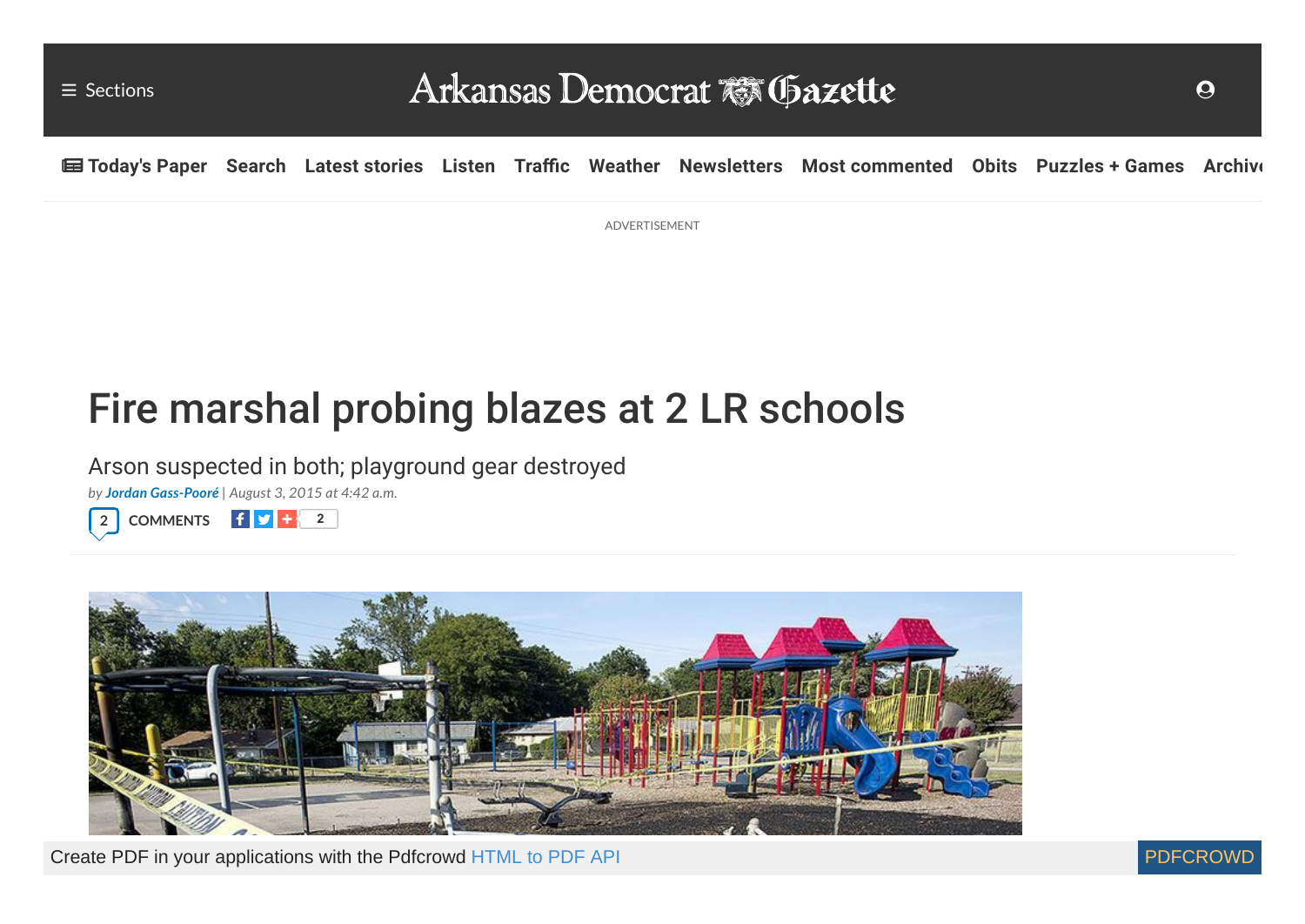

The playground at Geyer Springs Elementary School off Mabelvale Pike sustained damage from a midday fire Sunday. A Little Rock Fire Department official said arson is suspected. - Photo by [Melissa](https://www.arkansasonline.com/staff/melissa-gerrits/) Gerrits

For the second time in less than two days, the Little Rock Fire Department is investigating a fire that destroyed playground equipment at a local elementary school.

Capt. Edwin Woolf with the department said firefighters were called shortly before noon Sunday to Geyer Springs Elementary, 5240 Mabelvale Pike, where they found playground equipment on fire.

## **Daily Email Newsletters**

Stay connected and informed with [ArkansasOnline.com](http://www.arkansasonline.com/) news updates delivered straight to your inbox.

Email Address

Sign Up

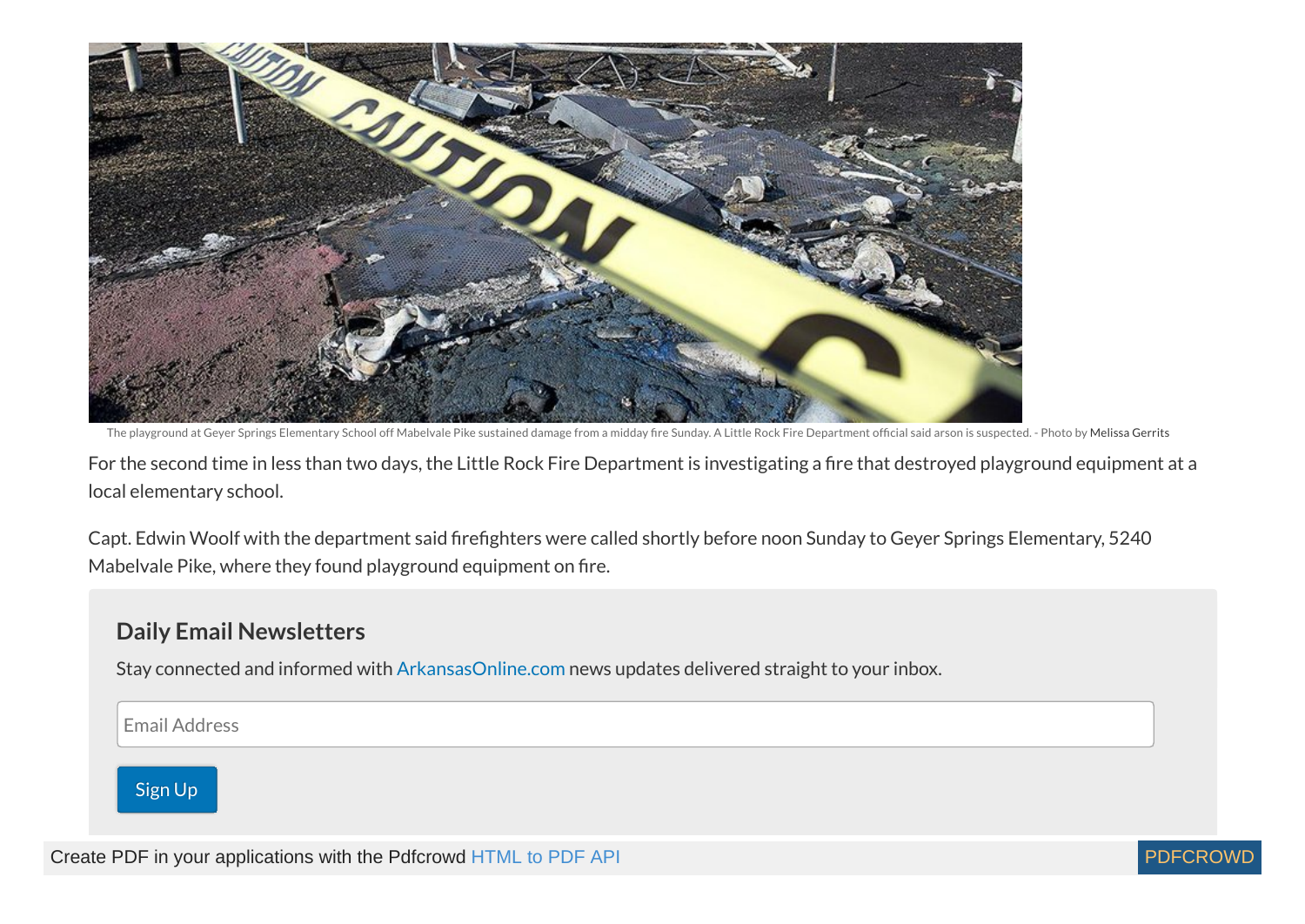Sunday afternoon, yellow caution tape surrounded what had been metal monkey bars and a seesaw and small rock climbing wall made of hard plastic.

The monkey bars, with a hint of ash on its silver frame, stood beside a small section of black melted plastic near the playground's entrance.

Firefighters responded to a similar fire Friday evening at Franklin Incentive Elementary School, 1701 S. Harrison St.

Capt. Randy Hickmon of the Little Rock Fire Department said it took about 30 minutes to extinguish the fire there.

Investigators are looking at video footage from cameras near both schools to see who and what might have caused the fires, Woolf said.

Until a suspect has been identified, officials will not know if the two cases are connected, he said.

Woolf said there is reason to believe that both fires were set intentionally, and the fire marshal is investigating both cases.

Baker Kurrus, the superintendent of the Little Rock School District, said he believes the fires were the work of at least one arsonist but that they may not have been caused by the same person or people.

"Somebody's bound to know something that will help us," he said from an airport in Chicago.

Despite being out of state for a short vacation, Kurrus said he has been updated on the fires by officials, adding that they have not told him if the fires were accidental or arson.

Kurrus said the playground equipment at both elementary schools will be replaced as soon as possible. He added that insurance should cover the costs.

"It'll be replaced with first-class equipment, just as good as it was when we started," he said.

No definitive plans to replace the equipment at the schools had been made Sunday.

ARTICLE CONTINUES BELOW

ADVERTISEMENT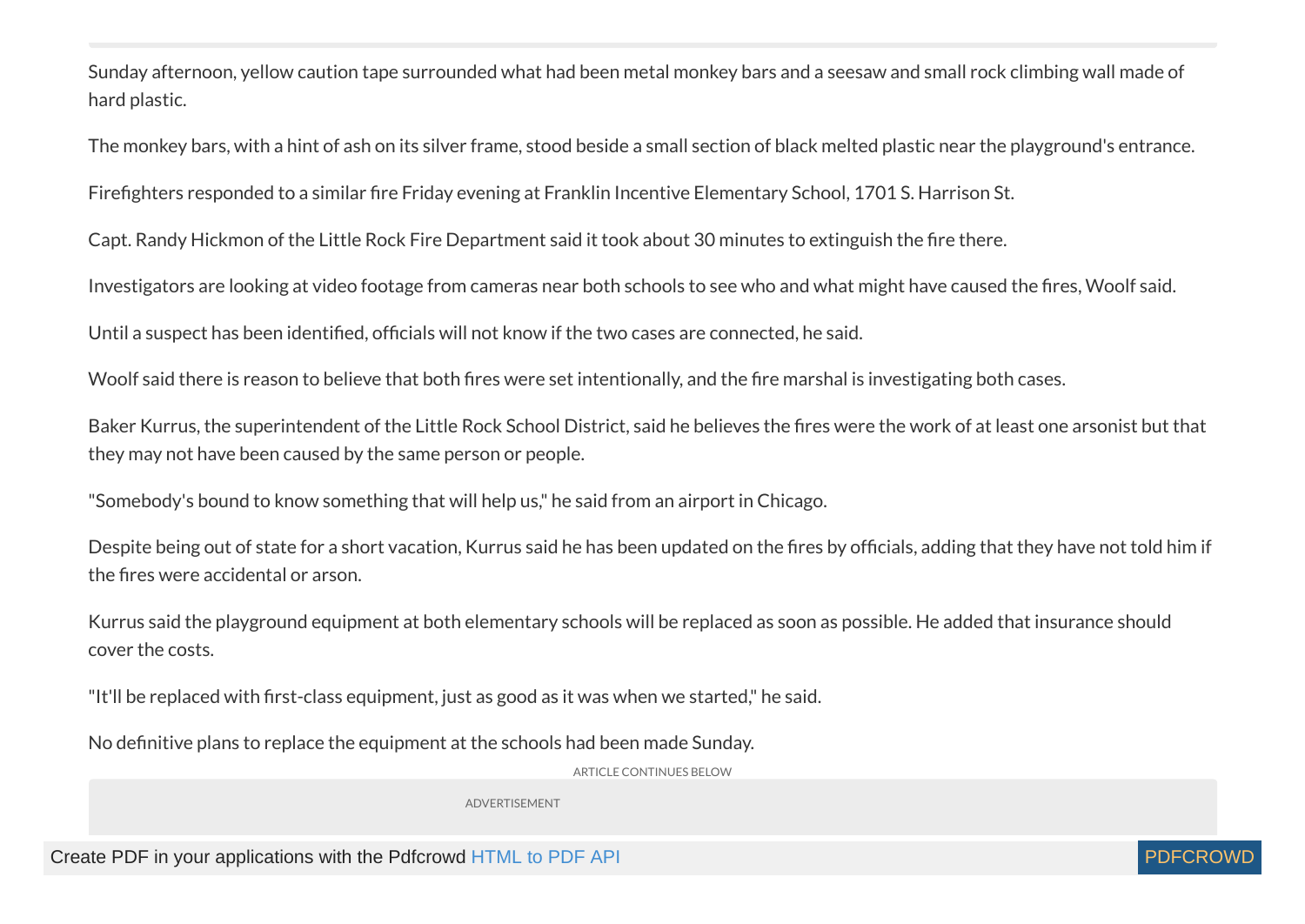## More related headlines

Both playgrounds remain open, Kurrus said.

"These places where kids like to play; kids can play there without fear of any impact on them," he said."The more people there, the least likely there will be another crime."

Kurrus said he is asking all central Arkansas gas stations to review their recent video footage for anyone buying gasoline in cans.

Willie Hicks, who lives near Geyer Springs Elementary, said the school's playground is a "real nice place for the kids."

"They could lock those gates if they wanted to," Hicks said, referring to the chain-link fence surrounding the playground.

Hicks, 31, remembered playing basketball on the school's court when he was a student there -- it was the only playground equipment students had at that time, he said. Children continued to play on the court Sunday evening.

"This ain't no accident," said Hicks. "To me, it's an act of terror. ... What's the benefit of it?"

*State Desk on 08/03/2015*

*Print Headline: Fire marshal probing blazes at 2 LR schools*

## **Sponsor Content**

## **Recommended For You**

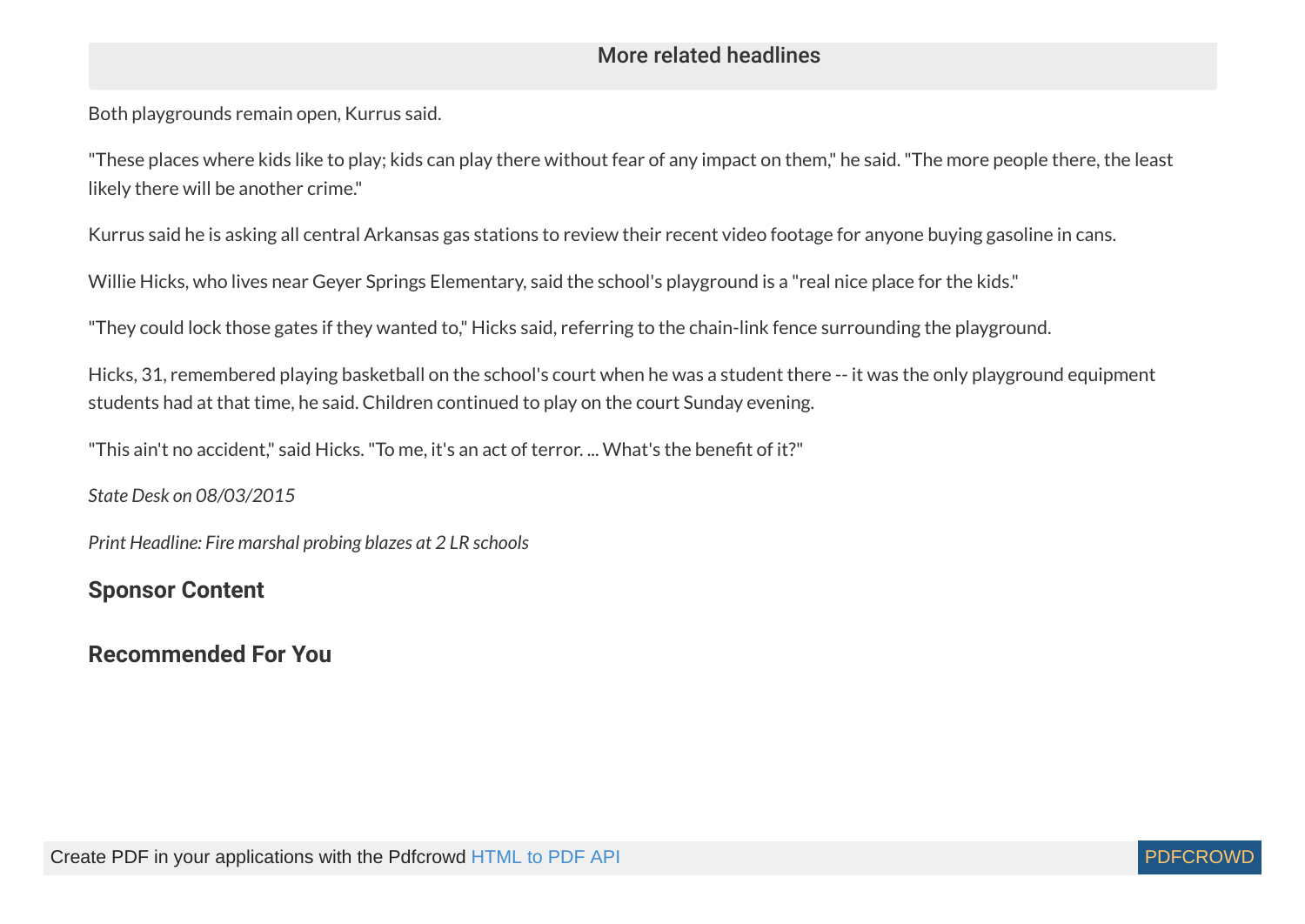



**As deaths rise to 359, ISIS claims Sri Lanka [bombings](https://www.arkansasonline.com/news/2019/apr/24/isis-claims-responsibility-for-bombings/)**

**Caravan route less [welcoming](https://www.arkansasonline.com/news/2019/apr/24/caravan-route-less-welcoming-20190424/) Panel delays [deadline](https://www.arkansasonline.com/news/2019/apr/24/panel-delays-deadline-on-trump-files-20/) on Trump les**

| You must be signed in to post comments |         |           |
|----------------------------------------|---------|-----------|
|                                        | Sign in | Subscribe |

## **Comments**

#### <span id="page-4-1"></span><span id="page-4-0"></span>[THEGOODGUY](https://www.arkansasonline.com/users/TheGoodGuy/) AUGUST 3, 2015 AT 7:59 A.M.

The Geyer Springs playground was BRAND FRICKING NEW!!!!!!!!! It had just been installed the year before!!! Some little punk thug without any parental supervision is responsible. I say they light his ass on fire when they figure out who it is!

[Permalink](#page-4-1) [Report](https://www.arkansasonline.com/comments/flag/269623/) Post

#### <span id="page-4-2"></span>[THEBATT](https://www.arkansasonline.com/users/TheBatt/) AUGUST 7, 2015 AT 10:30 P.M.

How about using terrorism laws... Because I cannot think of any other reason for the thugs on the survelence video setting the fires- to strike fear into the children and neighborhood.

[Permalink](#page-4-2) [Report](https://www.arkansasonline.com/comments/flag/270200/) Post

Create PDF in your applications with the Pdfcrowd [HTML to PDF API](https://pdfcrowd.com/doc/api/?ref=pdf) PDF API [PDFCROWD](https://pdfcrowd.com/?ref=pdf) PDFCROWD

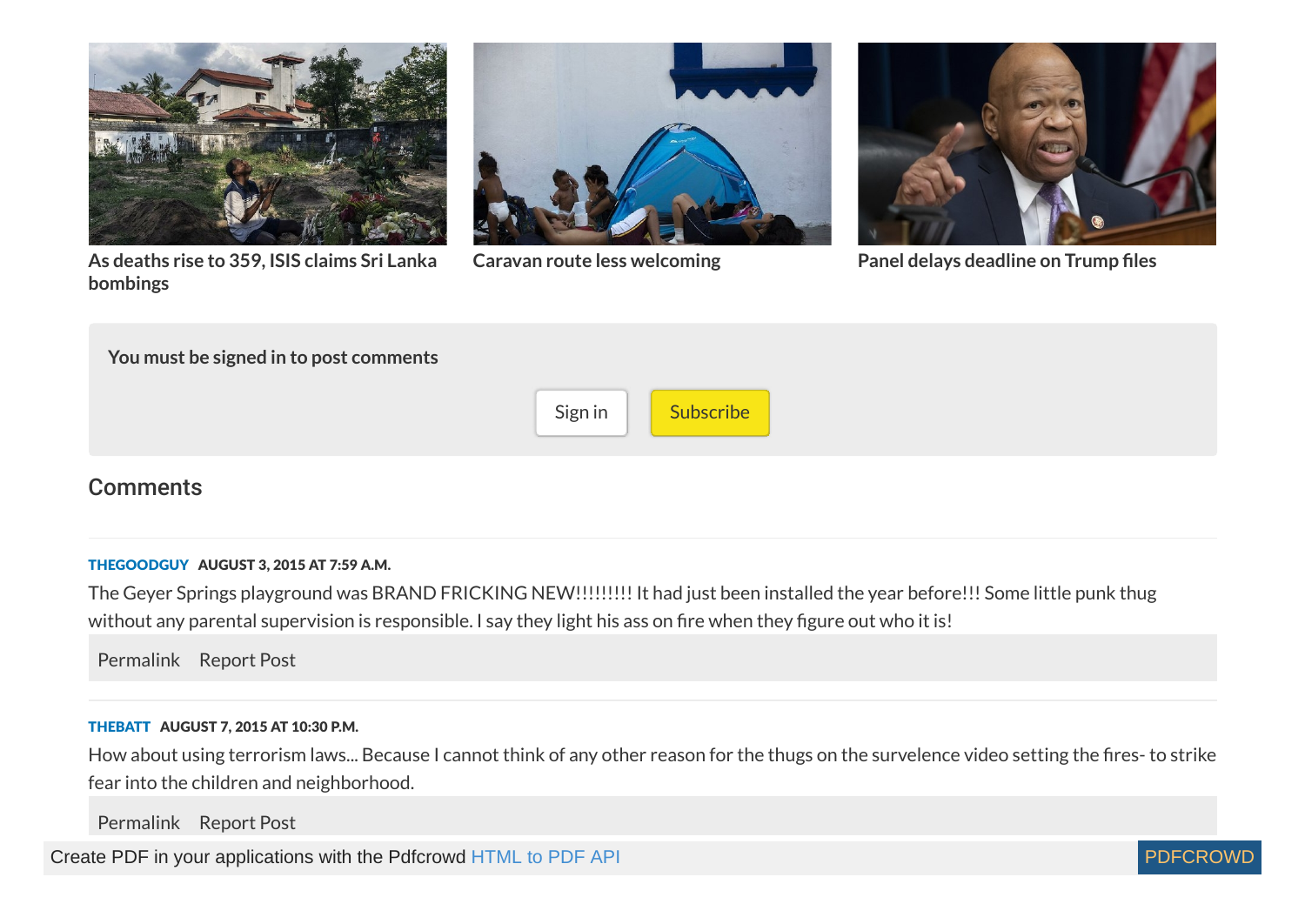

ADVERTISEMENT

### Recommended For You

[Malawi's kids get vaccine for malaria](https://www.arkansasonline.com/news/2019/apr/24/malawis-kids-get-vaccine-malaria/)

NASA lander logs first quake detected on Mars

#### [Kushner notes harm of inquiry](https://www.arkansasonline.com/news/2019/apr/24/kushner-notes-harm-of-inquiry-20190424/)

Create PDF in your applications with the Pdfcrowd [HTML to PDF API](https://pdfcrowd.com/doc/api/?ref=pdf) [PDFCROWD](https://pdfcrowd.com/?ref=pdf) Create PDF in your applications with the Pdfcrowd HTML to PDF API

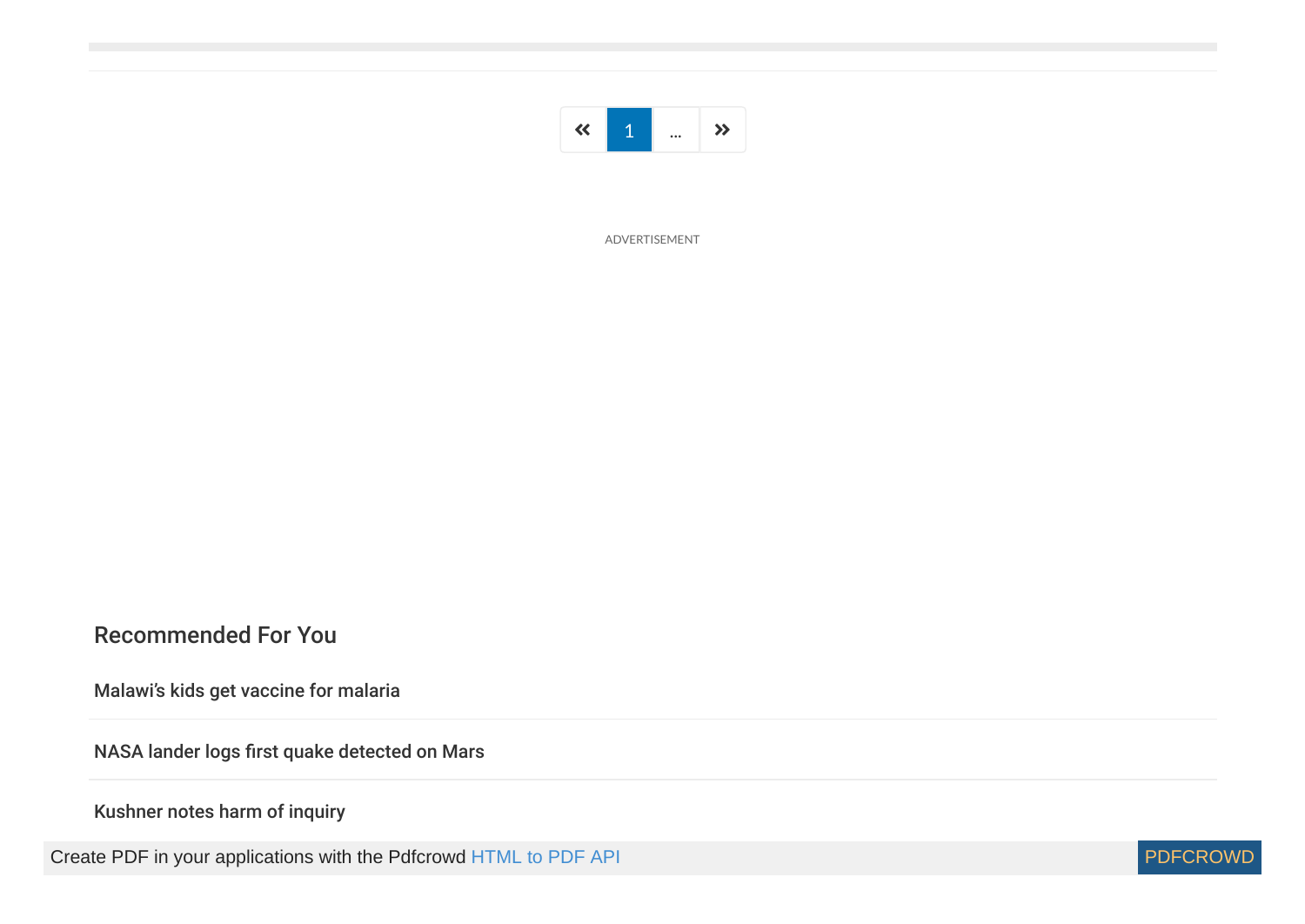Panel chief: White House in defiance

[High court hears census citizenship debate](https://www.arkansasonline.com/news/2019/apr/24/high-court-hears-census-citizenship-deb/)

## Arkansas Democrat & Gazette

| <b>News</b>                                                       | $\checkmark$ |
|-------------------------------------------------------------------|--------------|
| <b>Sports</b>                                                     | $\checkmark$ |
| <b>Features</b>                                                   | $\checkmark$ |
| <b>Web Extras</b>                                                 | $\checkmark$ |
| <b>Promotions</b>                                                 | $\checkmark$ |
| Other                                                             | $\checkmark$ |
| Contact Us Terms of Use Advertise With Us                         |              |
| Copyright © 2019, Arkansas Democrat-Gazette, Inc.                 |              |
| All rights reserved.                                              |              |
| Create PDF in your applications with the Pdfcrowd HTML to PDF API | PDFCROW      |